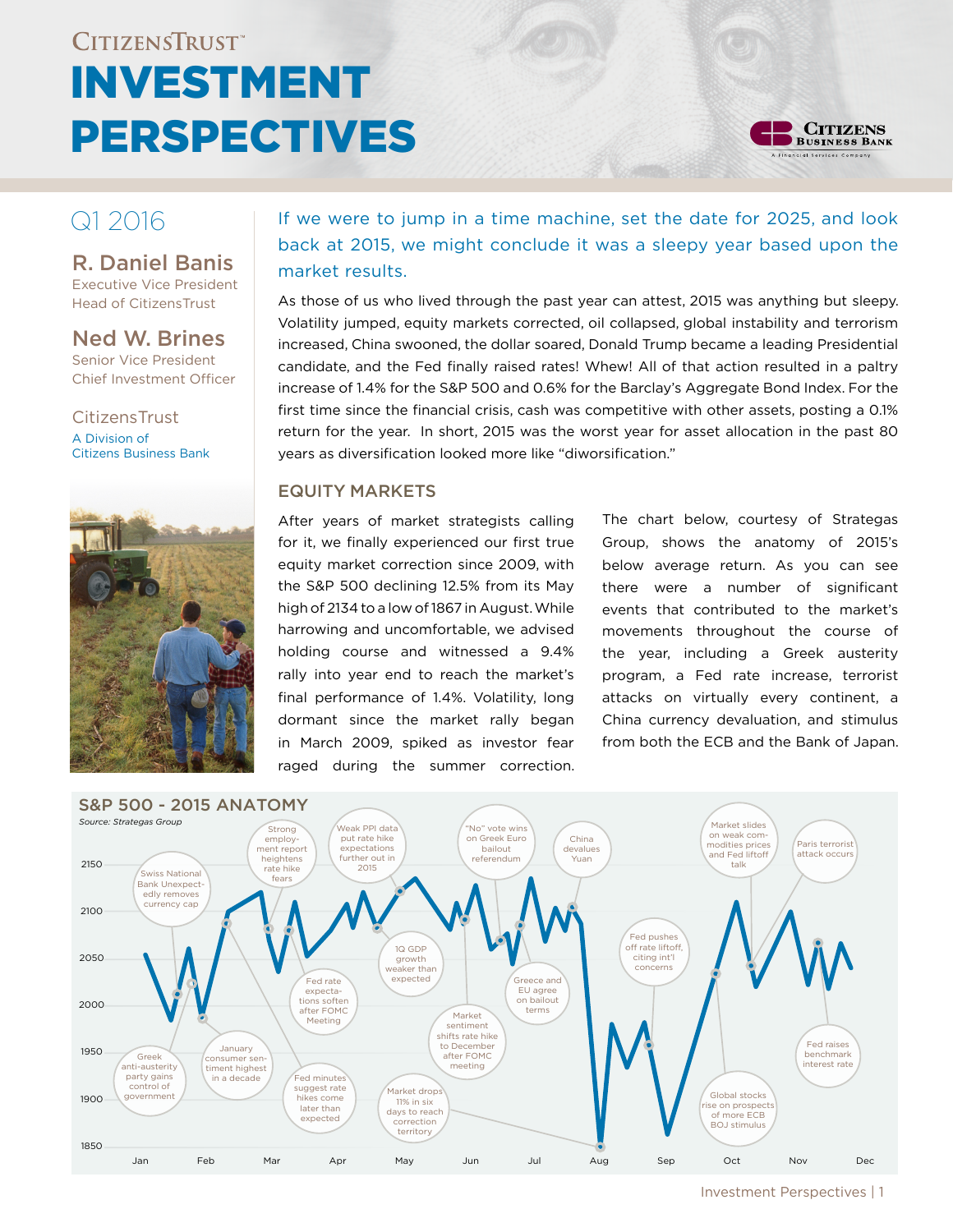We believe it was a brokerage firm that coined the mnemonic "FANG" to describe this year's market; however, we altered it to "FANGS." What is FANGS? FANGS represents five stocks (Facebook, Amazon, Netflix, Google, and Starbucks) which together provided virtually all of the market's returns in 2015 (74% increase on average). Without these five stocks the S&P 500 would have declined for the year. The Wilshire 5000, which is more representative of the average stock than the S&P 500, declined by 2.3% during 2015. While there are always stocks that outperform during the year, this type of concentration is reminiscent of prior market peaks and certainly qualifies as an equity market canary.

In spite of the correction and rebound in the equity market, 2015 was an extremely range bound market as can be seen in the chart below, courtesy of Raymond James. If we ignore the slump in August and subsequent recovery, 2015 would be the first year with a single digit intraday range since World War II.



The market's valuation remains slightly above average at 17.4x the 2015 EPS estimate and 16.0x the 2016 estimate. Why the close valuations for both years? This is driven by expectations of another flat year for S&P 500 earnings. While we anticipate improved earnings for consumer and service companies, we also expect continued weakness in energy, commodities, and manufacturing companies in 2016 which should keep earnings growth at or close to zero in 2016. Margins have peaked at a record 9.2%, up from 4.7% at the end of 2008, and we are expecting them to decline somewhat as debt service and employment costs increase.

#### Mergers & Acquisitions

Mega deals were the rage in 2015 with 56 deals exceeding \$10 billion during the year, surpassing the old record of 44 in 2006. The biggest deal is Pfizer's attempt to purchase Allergan

for nearly \$200 billion. Additionally, initial public offering (IPO) activity was the lowest since 2009 and, when combined with the large share buyback activity and mergers & acquisitions, resulted in less stock outstanding in the overall market. A lower amount of shares outstanding helps create support for the market as there is less stock available to purchase at a time when foreign capital flows are moving into the US because of the strength of the dollar.

### The Economy

Gross domestic product (GDP) for 2015 should come in as anticipated at 2.5-2.7% growth. For 2016 we are expecting GDP growth of 2.5-2.8%, and anticipating a 3.2% increase in consumer spending, 1.4% increase in government spending, and a 3.0% increase in private investment, all contributing to our estimate. The offset to these categories is net exports, which are expected to decline next year.

The Fed's biggest conundrum has been the low labor participation as 35% of adults are presently not in the workforce versus 31% a decade ago. It is interesting to note that if just half of that 4% decline in the workforce were to return, the unemployment rate would jump to an uncomfortable 7.0%. Those who have left the workforce include retirees and an unusually high number of 20- 24 year olds who report themselves as "retired," not seeking jobs, and therefore out of the workforce. This is unusual and could be attributed to either poor job prospects for recent college grads or, more optimistically, millennials participating in types of work not captured by traditional measurement methods. In all of the job discussions this year, one data point that seems to have gone unnoticed is that job cuts were higher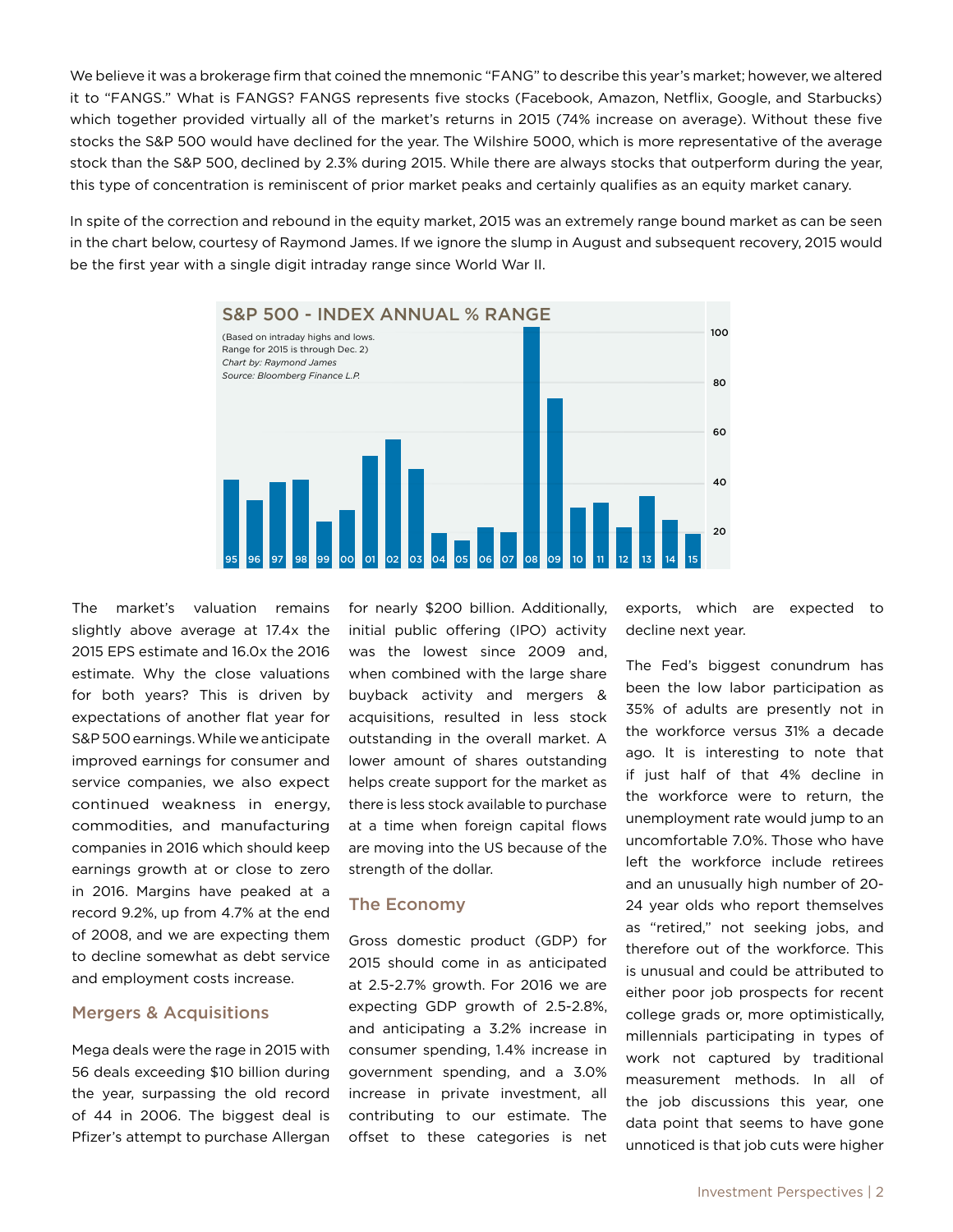

in 2015 than any year since 2009 at 270K in the US and 855K globally.

Manufacturing has weakened due to overzealous regulation, weakness in commodities, and a stronger dollar. In December the ISM Manufacturing index posted the weakest results since June 2009, coming in at 48.2. This measure has been declining all year and doesn't bode well for US exports or employment.

Small business surveys are suggesting that labor markets are tightening and wage pressures have been appearing in certain locales and industries. Real disposable income has improved as employment stabilizes and competition for employees has forced employers to increase compensation in order to retain top employees. In addition, lower energy costs have freed up income for other purposes and, while it took time to develop, consumers have become comfortable with lower fuel costs and have been increasing their discretionary spending. Consumer spending constitutes roughly 70% of US GDP, and we are forecasting an increase of 3.2% in 2016, slightly better than 2015. The chart above, courtesy of the the Bureau of Economic Analysis and Strategas Group, shows the growth in real disposable personal income since 2000.

#### Star Wars

Disney paid \$4 billion for Lucas Entertainment in 2012, but based upon the success of the recent Star Wars release, it appears the investment will be a solid one. Star Wars: Episode VII The Force Awakens is expected to gross between \$2.5-\$3.0 billion when it completes its run and video release after a record \$529 million opening weekend. After eighteen days, the movie broke Avatar's US and Canadian box office record of over \$700 million. Additionally, Disney plans massive product extensions into characters, theme park rides, and other videos to further enhance revenues from this newly acquired content. Sales of the prior six episodes have been soaring as well, and the company announced a release schedule for sequels and spinoffs. Recall that Episode VII is the first Star Wars release since Episode III Revenge of the Sith in 2005 and, once Episode IX is completed, the franchise will be close to 45 years old!

#### The Fed and Fixed Income

Almost 10 years after the last Fed increase, and over two years after discussions began about raising rates, the Federal Reserve finally raised short-term rates in December. This was the first rate increase since 2006, and is the first time the Fed Funds rate has been above zero since 2009. While these aren't signs of inflation or an overheating economy, typically the indicators required for a rate increase, the Fed is focused on moving toward a more "normal" monetary policy and away from the emergency policy we have been in since 2009.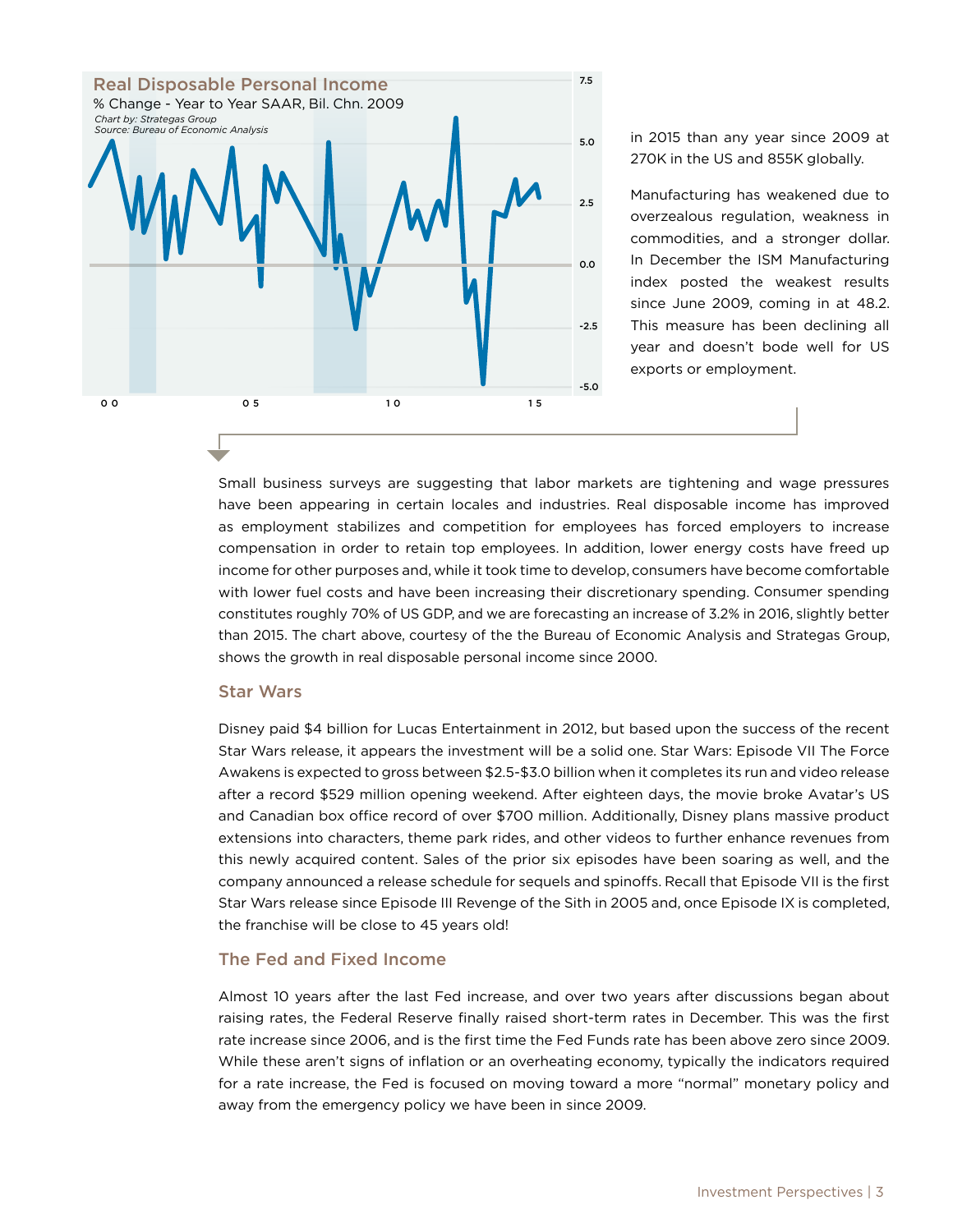Yet to be addressed by the Fed are their plans to unwind the unprecedented increase in their balance sheet. As can be seen below, each Quantitative Easing (QE) program has dramatically increased the Fed's balance sheet, which is now near \$4.5 trillion. How will they bring those securities back to market? What will be the impact of them no longer purchasing assets in the market? What will happen to the budget deficit if rates were to rise and the value of this portfolio declines? All of this is unknown as we have never seen a balance sheet increase like this in the past, and the Fed hasn't discussed plans to unwind these positions.



#### The Fed's Balance Sheet Growth

Despite dipping as low as 1.64% in late January, the 10-year treasury finished 2015 at 2.27% after starting the year at 2.17%. In spite of the Fed's recent increase in the Fed Funds rate, longer term treasuries have failed to respond, suggesting a flattening of the curve, which traditionally has signaled economic weakness in the forward months. Last year we discussed this at length and, while there is a possibility that rates will accelerate upward, we continue to anticipate a controlled rate environment, especially in the 7-10 year window. The chart below, courtesy of Goldman Sachs, shows the long-term history of 10-year yields. Although the chart ends at 2012, note that rates are not measurably higher today than they were in 2012.

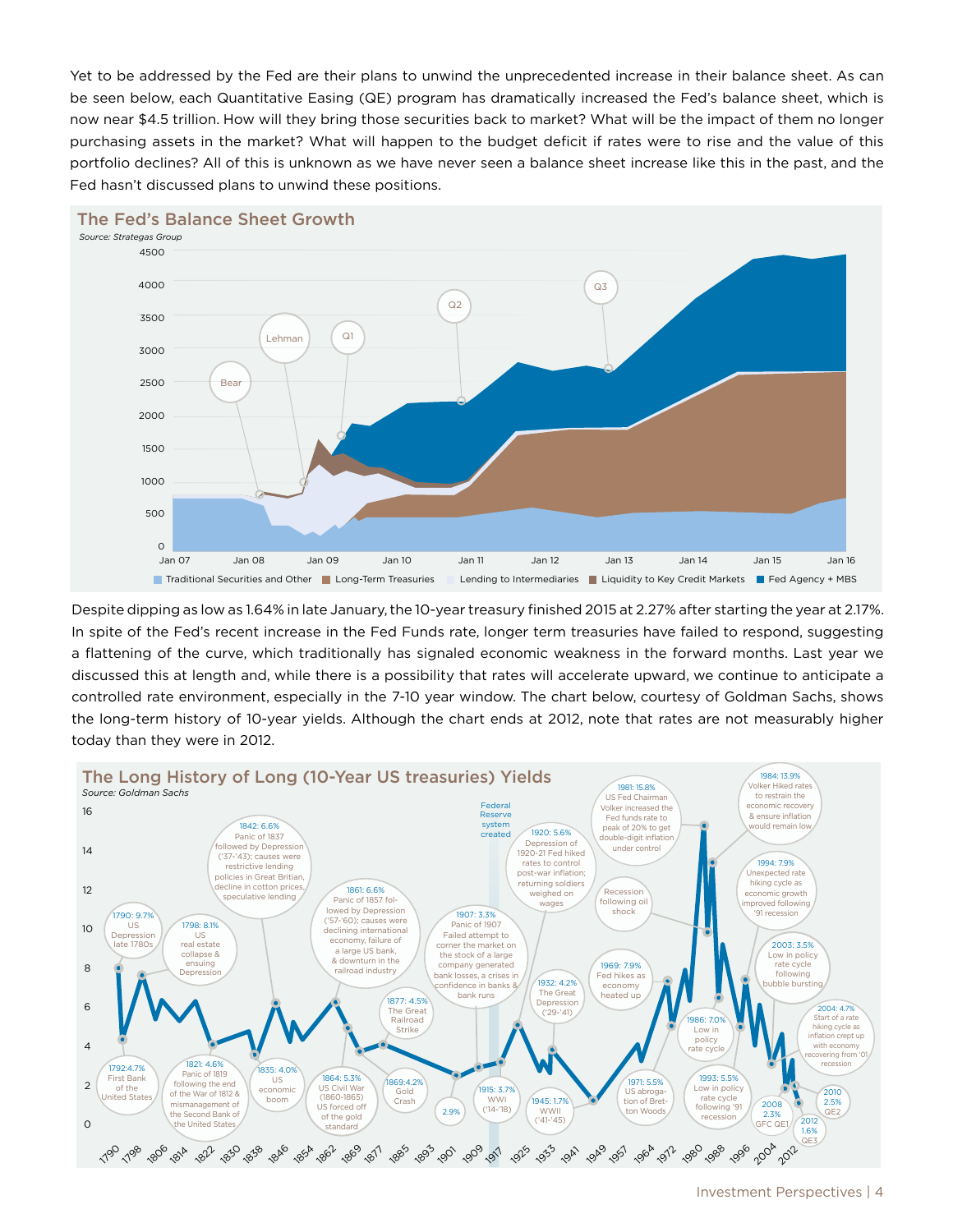Investors stretching for yield had an appetite for investment-grade corporate bonds as sales reached \$1.3 trillion in 2015, a new record. The 2015 issuance, from 967 different companies, represented an 8% increase over 2014. The largest day of issuance was in early March and exceeded \$37 billion! High yield suffered its first decline since 2008 as energy companies dragged down the indices. High yield fell by 5% during the year, but the lowerrated securities fell an average of 15% with some falling by as much as 70%. Retailers also began showing weakness as Amazon's success in selling low-priced goods has pressured foot traffic and margins for many retailers without a differentiated product offering.

#### Energy

The much ballyhooed collapse in oil prices had a positive effect on consumers, who saved an average of \$540 in 2015 as a result of lower gasoline prices. In business there is never a yin without a yang, and the drop in oil prices isn't immune from this rule. While bullish for consumers, the decline has put pressure on the energy and capital equipment sectors, both of which have been bright spots of employment growth since the financial crisis.

We believe that there is still significant capacity that needs to be removed from global oil production before prices can stabilize. As can be seen from the chart to the right, courtesy of The Big Picture Financial Blog, history is on our side as oil recoveries have typically taken many years to play out.

# Alternative Assets

Hedge funds continued their struggles in 2015, posting another year of weak returns with a combined increase of less than 1%. Hedge funds in aggregate have underperformed dramatically since the financial crisis ended. Many large investors, including CALPERS, have begun reducing their exposure to hedge funds due to the higher fees and questionable risk-reward characteristics. Being contrarians we tend to migrate toward out of favor assets; stay tuned.

#### Fiscal Stimulus

New speaker Paul Ryan pushed through a bill that suspended the sequestration caps until March 2017, which should add 0.6-0.7% to GDP in 2016. Discretionary and defense spending will both increase in 2015- 2016, the first defense increase in five years. The budget deficit is also anticipated to increase in 2016 by 0.9% to 3.5% of GDP, or \$634 billion, and an estimated \$750 billion in 2017. It would appear that austerity is good in Washington except in an election year, when it's spend enough to get reelected.

#### International

Europe went "all in" with their quantitative easing program a year ago, and the recovery has been slow and steady. At one point we felt that Europe was effectively in a recession,

#### Trading Days to Trough